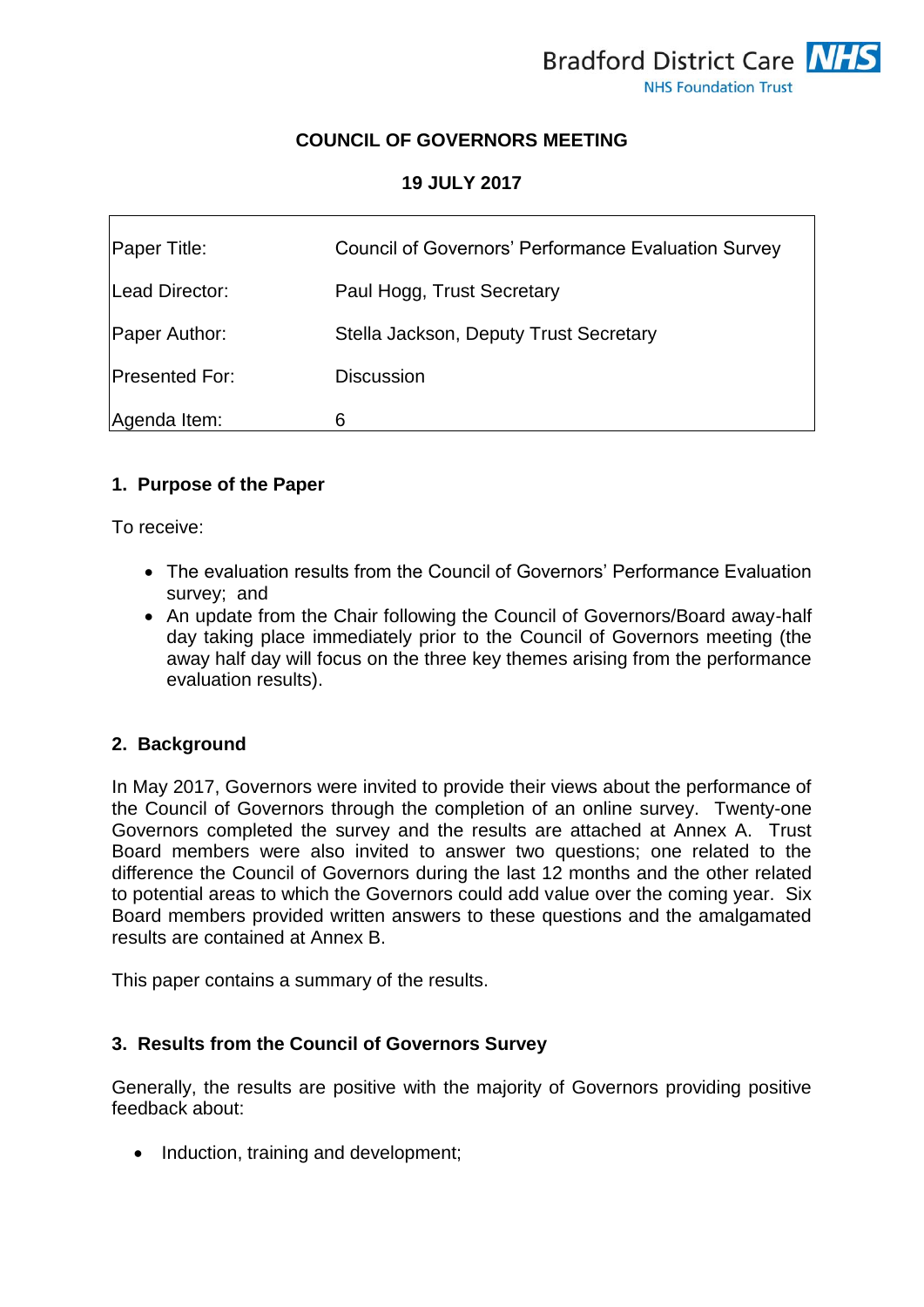- Their level of understanding about the role of a Governor, Executive Director and Non-Executive Director;
- The level of contribution made by Governors;
- Council of Governor meetings and asking questions of Non-Executive Directors at these, although comments made suggest the type of questioning and focus of these could be improved;
- Representing the views of the public/staff/stakeholder organisations at meetings, although comments made suggest this could be improved further;
- The Governor Committees, Quality Account Task and Finish Group and the 15 Step Quality Challenge visits; and
- The appointment and remuneration setting process in relation to Non-Executive Directors.

The results show much progress has been made from last year with fewer areas identified as requiring development:

| <b>Areas Identified as Requiring</b>                                                                                                                                                                                                                                                                                      | <b>Areas Identified as Requiring</b>                                                                                                                                                                                                                                                                                                                                                                                                                                                                                                                                                                                                                                                                                                                                                                                                                                                                        |
|---------------------------------------------------------------------------------------------------------------------------------------------------------------------------------------------------------------------------------------------------------------------------------------------------------------------------|-------------------------------------------------------------------------------------------------------------------------------------------------------------------------------------------------------------------------------------------------------------------------------------------------------------------------------------------------------------------------------------------------------------------------------------------------------------------------------------------------------------------------------------------------------------------------------------------------------------------------------------------------------------------------------------------------------------------------------------------------------------------------------------------------------------------------------------------------------------------------------------------------------------|
| Development in 2017                                                                                                                                                                                                                                                                                                       | Development in 2016                                                                                                                                                                                                                                                                                                                                                                                                                                                                                                                                                                                                                                                                                                                                                                                                                                                                                         |
| The development of effective<br>$\bullet$<br>relationships/sharing of ideas<br>between the Governors and Non-<br><b>Executive/Executive Directors;</b><br><b>Holding Non-Executive Directors to</b><br>account for the performance of the<br>Board (through effective questioning);<br>and<br>Membership engagement.<br>٠ | Effectively utilising the skills, experience<br>$\bullet$<br>and knowledge of individual Governors;<br>Providing Governors with opportunities<br>$\bullet$<br>to contribute to the improvement of the<br>Trust's services and to influence the<br>Trust's strategy and plans;<br>The development of effective<br>$\bullet$<br>relationships/sharing of ideas between<br>the Governors and Non-<br><b>Executive/Executive Directors;</b><br><b>Holding Non-Executive Directors to</b><br>$\bullet$<br>account for the performance of the<br>Board;<br>Membership engagement;<br>The effectiveness of the Council of<br>Governor meetings, in particular the<br>need for meetings to maintain a focus<br>on key agenda items; and<br>The need for paperwork relating to Non-<br>Executive appointments being<br>distributed in advance of the Council of<br><b>Governor Nomination Committee</b><br>meetings. |

## **4 Results from the Board of Directors Survey**

Survey results indicate Governors have added value in the following areas:

- Helping to define the Quality Goals
- Providing challenge e.g. in relation to the NED and Chair performance and remuneration; through providing views of their constituents; and challenging the Board about the performance of the organisation and to make its